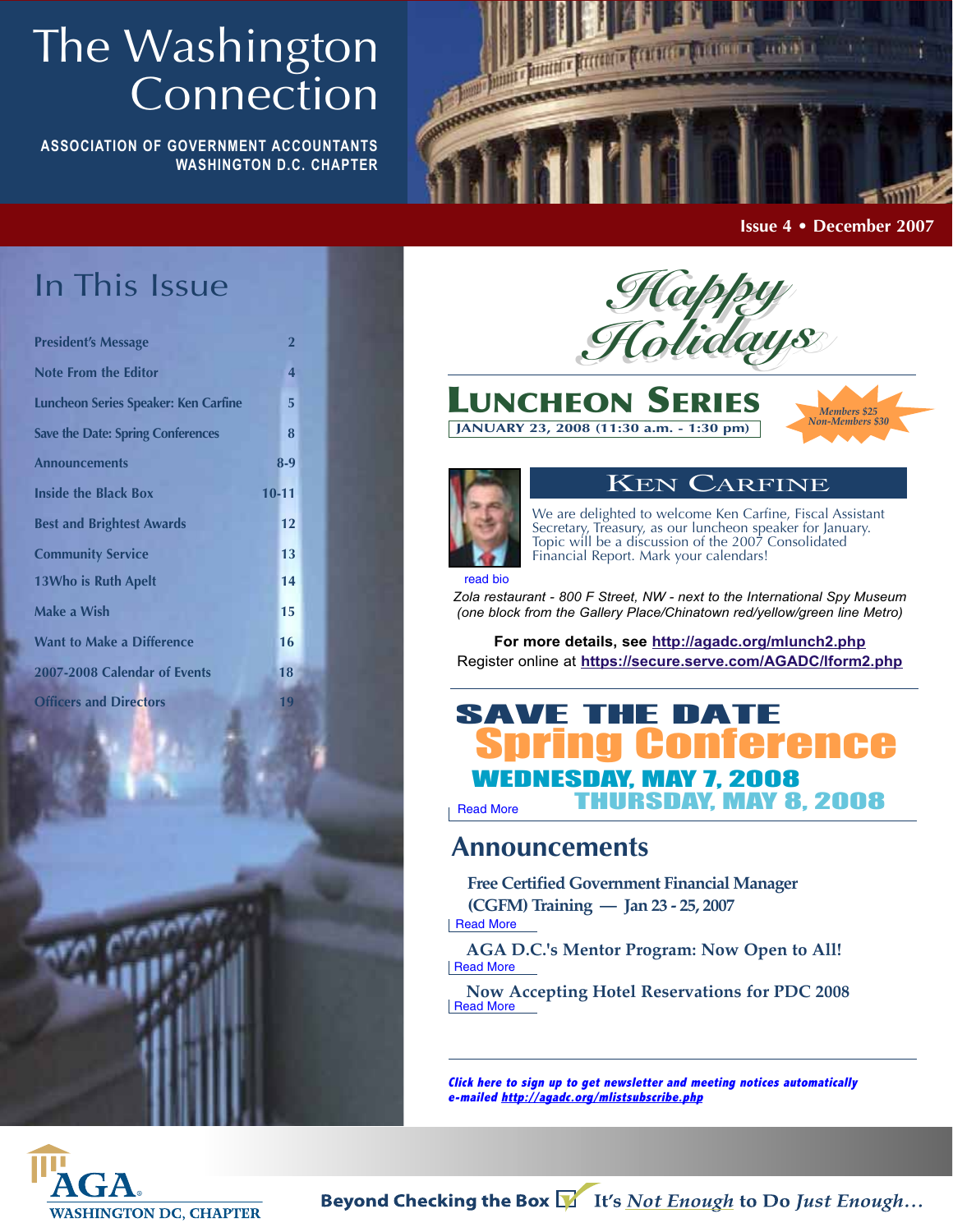# **President's Message - December 2007**

*by Dan Christovich, President*

## Happy Holiday's!!! They are here!



This is the first time in years that I haven't been bothered by the early appearance of

holiday decorations in the stores and along the roadways, the "all holiday songs" on my favorite radio stations, or the holiday leave plans that are skittering across desks at work. For some reason, I seem to feel "in the season," and you know what, I like it! Maybe this occurrence is true for everyone. Maybe each of us, at some point, finds ourselves caught off guard, truly overcome by holiday spirit. And even if some of us don't have it right now, there is no harm in practicing the "power of positive thinking," so start now! Spread a little holiday cheer of your own. Put that favorite seasonal decoration on your desk, volunteer to help with the office holiday party, give a gift to those who have so little, and put aside a few hours each week to do something nice for someone in the spirit of it all. Share with others why this is a special time for you-Christmas, Hanukkah, Kwanzaa, Chinese New Year, New Year's Day, Winter Solstice, or maybe a unique tradition/activity you have? For instance, I have a brother who spent a lot of Christmas's in the Florida Keys. For him, this time of year was all about fishing and getting a golden tan. Share your stories and traditions!

It's crunch time for AGA, D.C. and I want everyone to come back in January geared up and ready to work hard for our Financial Management community! The National Leadership Conference (NLC), our Chapter Education Conference, and the AGA Professional Development Conference (PDC) in Atlanta happen before we know it! Have you recruited your quota of new members yet? Have you studied for, or helped a colleague prepare for the CGFM exams? Take advantage of the CGFM review courses and exams that will be offered at the NLC and PDC). Have you signed up to be a mentor, or have you called one of our mentors to give you some valuable thoughts about your career

or weigh in sticky problems you face at work? What about recognition? Have you met with AGA members to think about whom you want to nominate for the National or Chapter Awards and elect to D.C. Chapter Leadership positions for 2008-2009? In this season of giving, think about how can you best contribute your talents to a make an even greater AGA, D.C. Chapter.

I hope you enjoy the many activities that the D.C. Chapter, our Region, and AGA National provided this year and look forward to the opportunities provide throughout the holiday season and New Year.

Also, I want to convey special thanks to the Chapter Executive Committee and all the members who help keep our programs on track, and to our corporate sponsors, your generosity has reached new heights this year.

Please enjoy this season's many gifts and use this time to spread holiday spirit. Also, please enjoy this month's newsletter. As always, if you have any suggestions, comments or questions please call me or email me. All feedback is welcome.

Happy Holidays!

Dan Christovich

**Dan Christovich**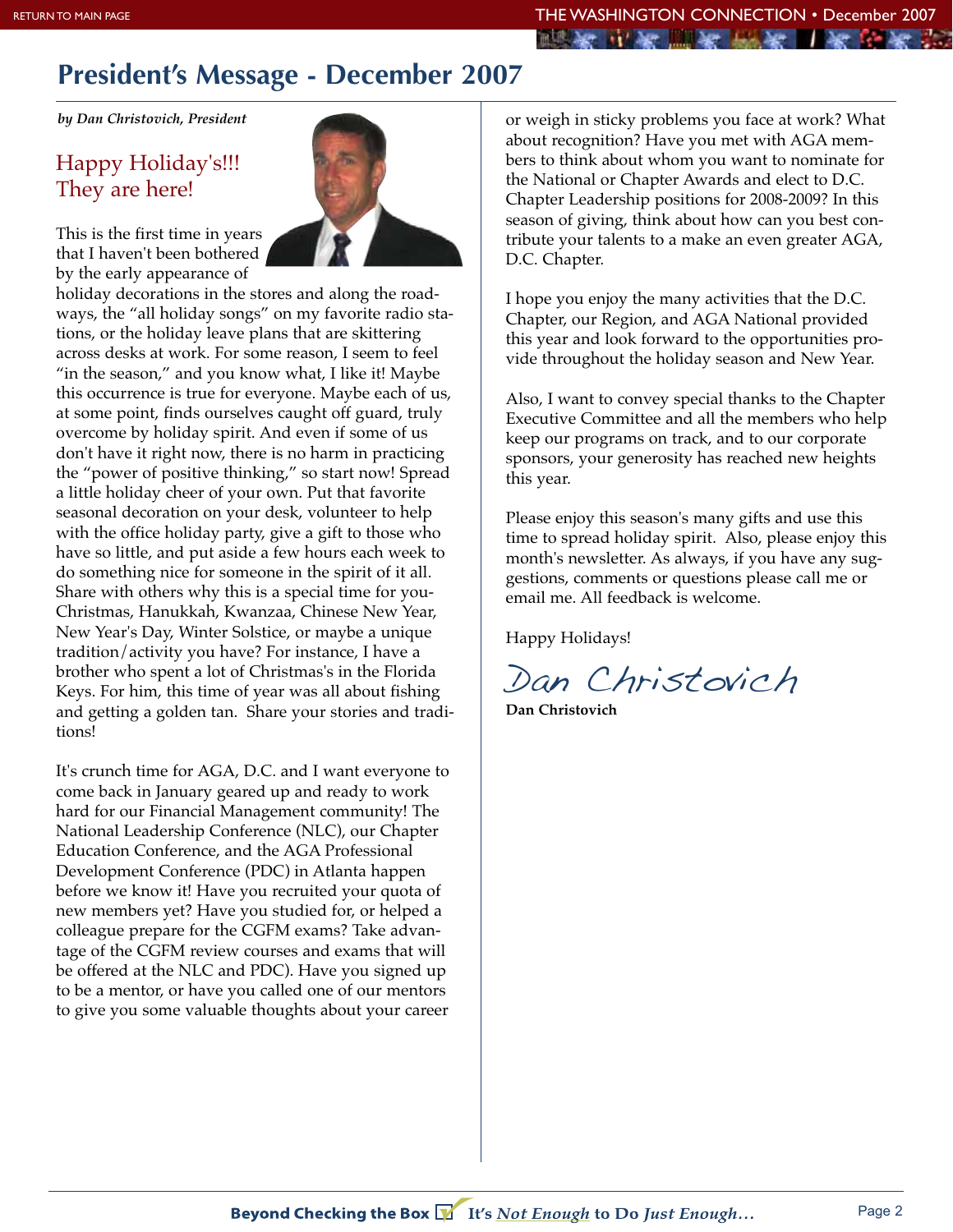



# savantage solutions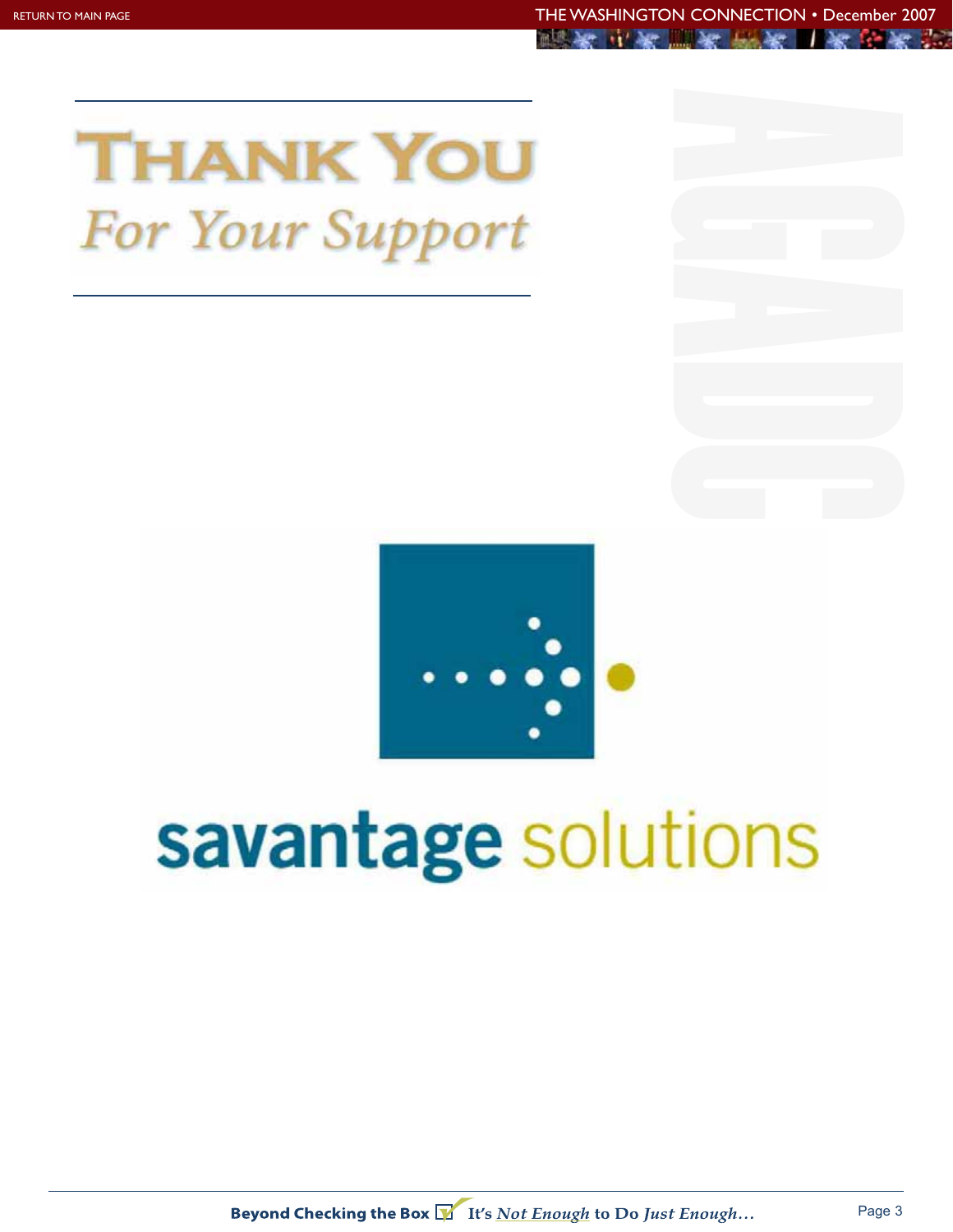# **Note From the Editor**

*by Emily Asmus, Editor*

As I was reviewing Dan's letter to the members, I could not help but give pause to his request for us to share our own special memories and traditions this holiday season. My thoughts immediately shot to



snow-covered family members coming into my grandparents home, knocking the heavy Pennsylvania snow off their boots, weary from delayed flights and highway white outs. I can still hear that hard wooden knock of boots hitting the door thresh hold letting us know they had arrived. Then I thought of all the cookies tucked away in various colored tins on the back porch; the door would creak each time one of us would try to stealthily sneak a few in before dinner. It became an amusing game to listen for that creaking door and then sneak up and out the one raiding the precious cookie supply. And of course there are presents, big brightly wrapped packages filled with tissue paper concealing our favorite gifts we give and receive. All of these memories came rolling into my conscious mind as I read Dan's piece, but none of them seemed to translate into jpeg pictures I wanted to add to his words.

First, I looked for images of Washington D.C. in winterit is amazing how many free photos there are of the Whitehouse tree. Then, I tried looking for Winter scenes to get everyone into that cozy "holiday spirit." The pictures were beautiful: snow covered New England towns, funny shaped snowmen, lonely, bare trees holding clumps of snow up in their branches, but they all seemed foolish for a publication in a city that gets so little snow. A bit discouraged by the lack of choices and the need to encompass more than my own faith/traditions, I ran through pages of images that could capture all of the major celebrations this time of year and still look visually appealing.

# *Then I found it.*

On one page of free, downloadable images, among all the winter scenes, was a candle. A single white candle, flickering in blackness, made me stop my search and think about the quiet and unadulterated light one small form could produce. It was beautiful. Jammed between all my thoughts of presents, cookies, and snow was this image of a candle and the light it produced. In this small flame I found a sense of calm and hope; if one small candle could glow out into the night, it is limitless to think what each of us could do.

What you have here then is the image of a candle, of light. It is perhaps one of the strongest images that binds so many of us together and cleans our mind of so many tensions this time of year. Beyond the shopping and the bake goods is a simple, humble, and centering thread of hope, peace, and celebration, running through the veins, pulling us in closer to each other than we may realize. Some use the light to count down the days, some use the light to illuminate a path, and some use the light to mark a significant arrival.

Whether it is a circle of days dripping pink, purple, and white wax; a counting of nights holding white, blue, purple, red, or green tapers; a festival of oil potted and votive dotted paths, or a celebration of round glowing spheres spinning into a new year, we seemed drawn to the simple, gentle light of a candle.

Peace be with you.

Emily Asmus

**Emily Asmus** AGA D.C. Chapter Newsletter Editor



# *Newsletter Team*

Emily Asmus, Editor

Leon Fleisher, Assistant Editor

Erwin Solbach, Graphics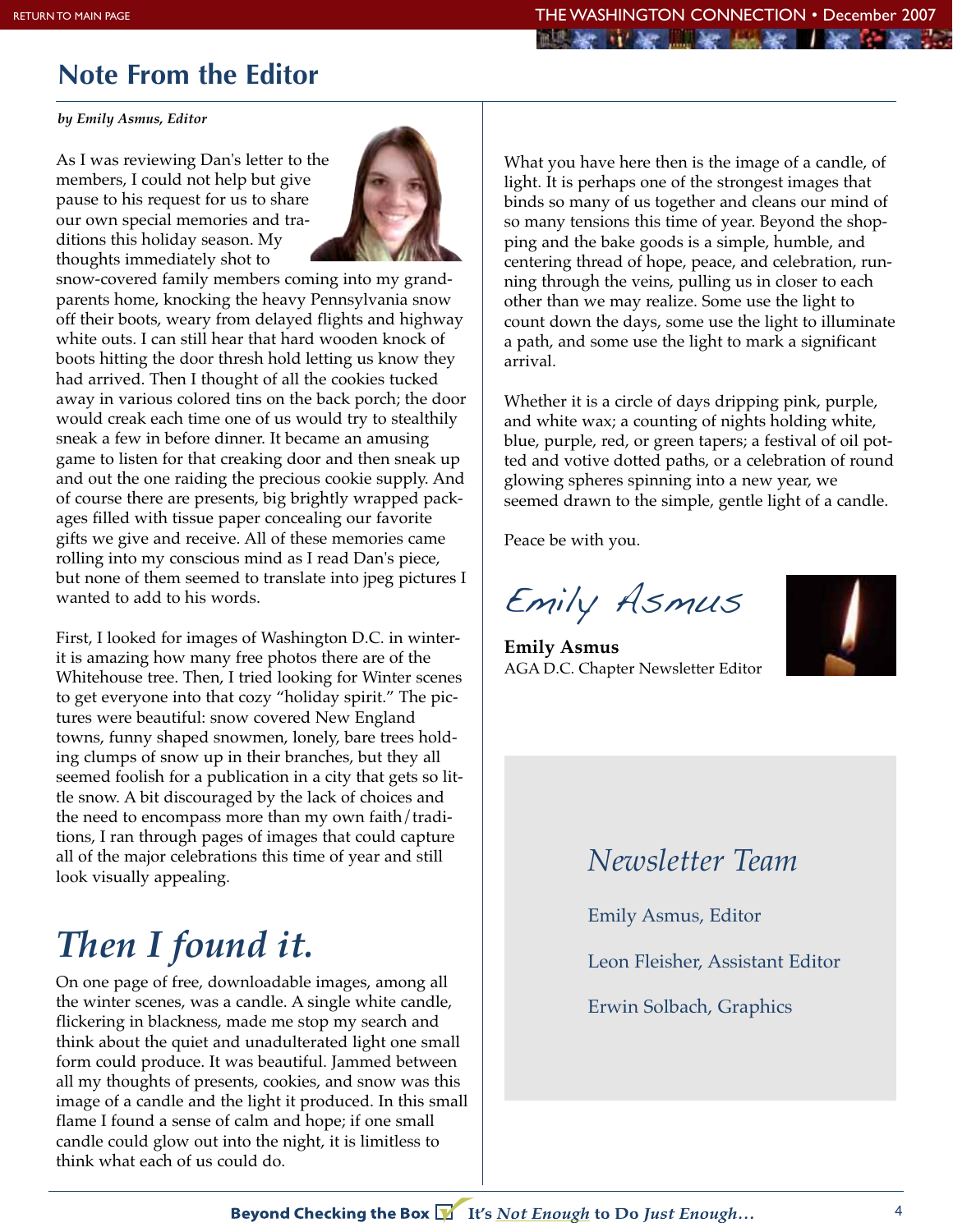The last of the line and the second that is

## **Luncheon Series Speaker: Kenneth E. Carfine**



*Kenneth E. Carfine Fiscal Assistant Secretary*

Ken Carfine is the Fiscal Assistant Secretary, an appointment he received

March 15, 2007. In this position, Mr. Carfine provides policy oversight for two Fiscal Service Bureaus: the Financial Management Service and the Bureau of the Public Debt, and serves as the Treasury's liaison with the Federal Reserve System. His responsibilities include managing the government cash flow, improving government financial management, executing government financing activities, and managing government-wide financial accounting and reporting systems, including the preparation of the Consolidated Financial Statements of the United States. Mr. Carfine is a statutory member of the Government-wide CFO Council, and represents the Secretary on the Trust Fund Boards for the National Archives and Library of Congress.

Previously, Mr. Carfine was the Deputy Assistant Secretary for Fiscal Operations and Policy, appointed April 2003. As the Deputy Assistant Secretary, he advised and assisted the Fiscal Assistant Secretary with policy and operations issues related to the fiscal activities of the Treasury. In this position, he also oversaw the development and implementation of policies relating to the government's cash and investment management, debt financing, trust fund investment and administration, payments, collections and debt collection and worked closely with the Financial Management Service, the Bureau of the Public Debt, and the Federal Reserve System.

Mr. Carfine began his Treasury career in 1973 with the Financial Management Service, holding positions of increasing responsibility in areas of banking, cash management, payments, check claims, and government-wide accounting.

Mr. Carfine graduated from the University of Baltimore with a B.S. in Accounting. He and his wife, Deborah, have two sons and one granddaughter and live in Maryland.

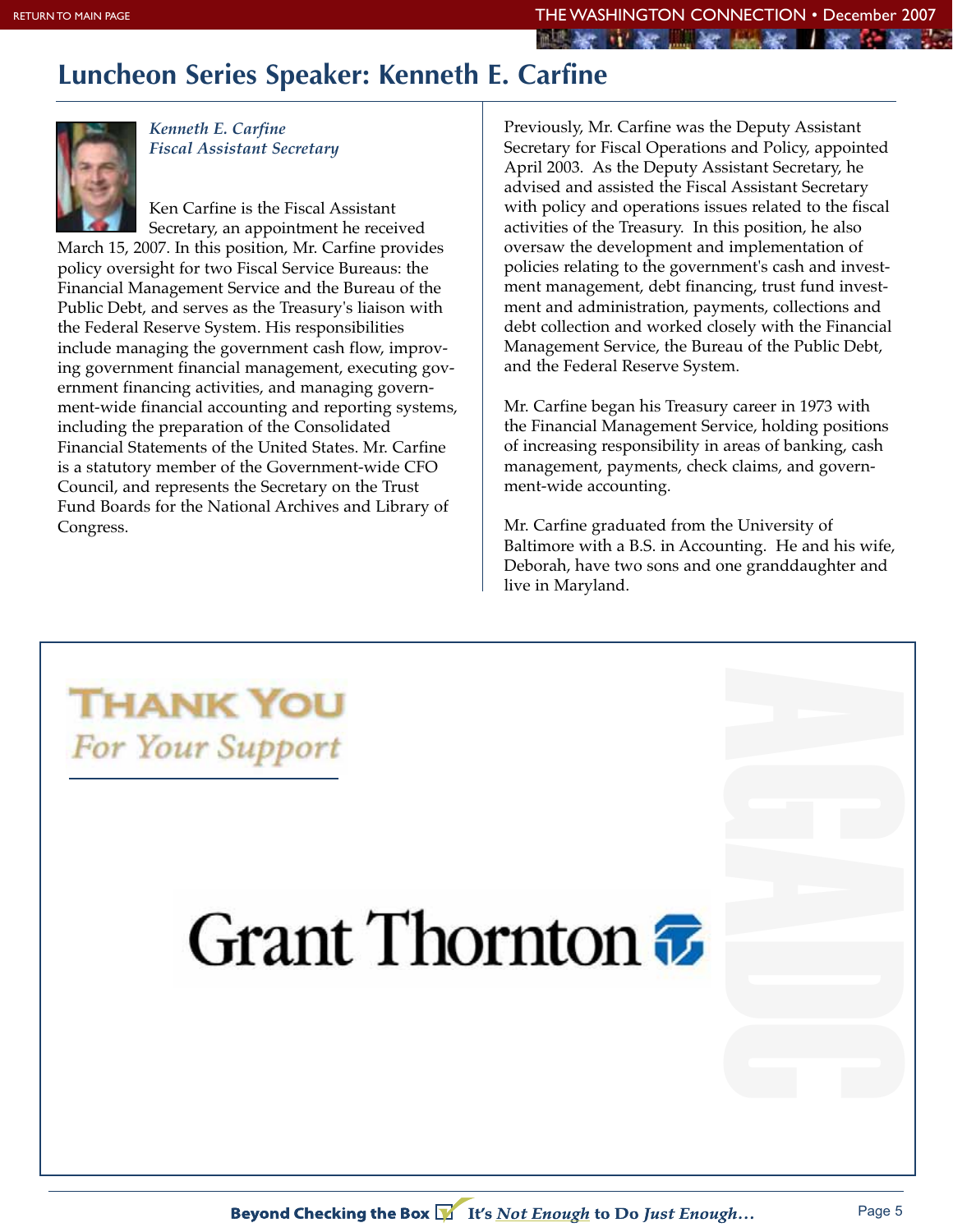

# WANT TO HELP?

If you're interested in being a liaison or joining the mentor program, as either a mentor or mentee, please contact Ruthie Apelt: ruth.apelt@thomson.com



Beyond Checking the Box VII's Not Enough to Do Just Enough...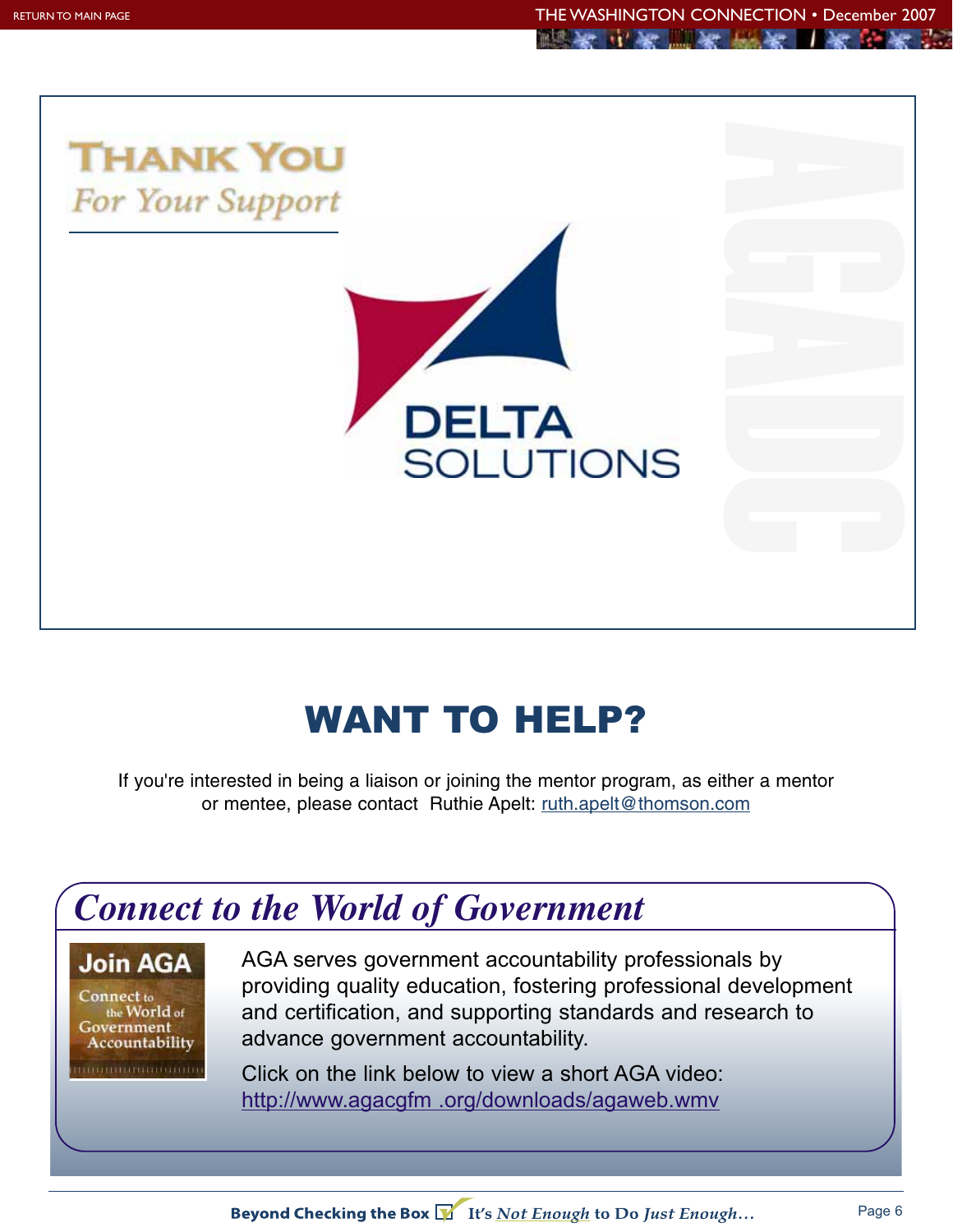



**Certified Public Accountants** and Consultants

# **Connections at your**



**Fingertips… …Just Click**

> AGA Membership Information AGA Membership Application CGFM Program Information CGFM Program Application AGA National Home Page AGA D.C. Home Page (Washington D.C.) AGA Northern Virginia Home Page (Virginia) AGA Montgomery/PG Home Page (Maryland) MACPA Home Page (Maryland) VSCPA Home Page (Virginia) GWSCPA Home Page (D.C.) AICPA Home Page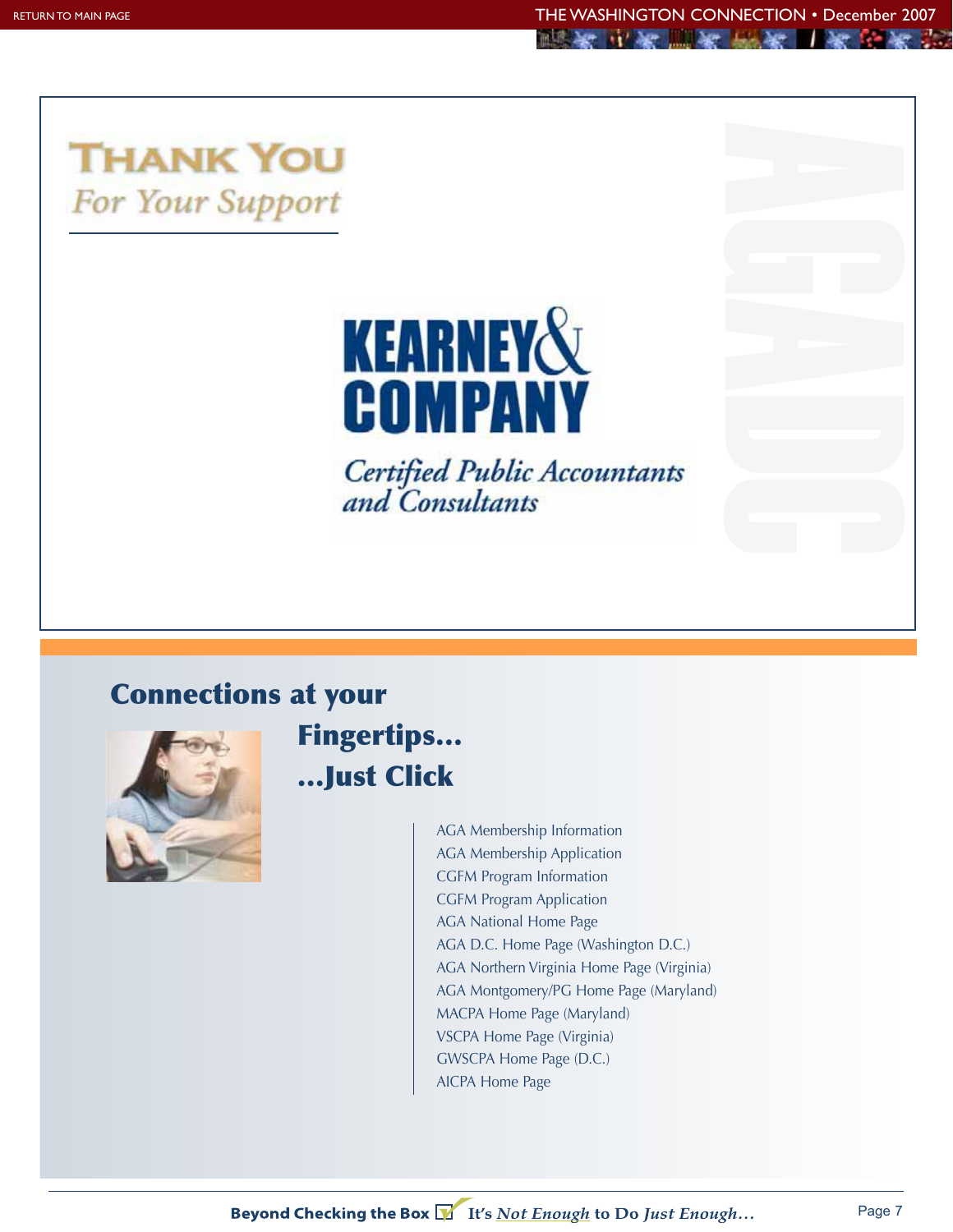## **Announcements**

## **Free Certified Government Financial Manager (CGFM) Training**

*by Doug Bennett, AGA-D.C. CGFM Coordinator and Audrey Duchesne, AGA-D.C. CGFM Assistant Coordinator*

AGA D.C.'s six-day comprehensive training program to Early Career members to help them prepare for and successfully complete the three-part CGFM examination.

The program is **FREE** for qualified enrollees and will address the three key components of the CGFM examination: (1) the governmental environment; (2) government accounting, financial reporting, and budgeting; and (3) government financial management and control. The program's four key eligibility criteria are:

- Membership in the D.C., Northern Virginia or Montgomery/Prince George's County chapter of AGA (you can join now to meet this requirement).
- Preference given to those with 5 or fewer years of professional experience.
- Obtaining your supervisor's approval.
- Committing to take the 3-part CGFM examination within one year of the training.

This program provides a wonderful opportunity for our members to dramatically increase their knowledge of government financial management and acquire a critically important professional certification.

Training will be held on January 23, 24, 25 and February 6, 7, 8 at the Management Concepts facility located at 919 18th Street NW, Suite 800 Washington D.C.

Applicants accepted on a first come first served basis.

Please include the following statements in your application.

"I have received the approval of my supervisor to participate in this training and commit to attending all six sessions and sit for all three sections of the CGFM examination before February 2009."

"I am a member in good standing with the (choose one or more: D.C., Northern Virginia, Montgomery/ Prince George's County) chapter of AGA."



# **SPRING CONFERENCE - SAVE THE DATE!**

# **AGA D.C. Chapter Hosts:**

## **Financial Management in Changing Times Annual Spring Conference** May 7-8, 2008

Come for the two-day AGA D.C. sponsored conference addressing emerging issues related to federal financial management and systems. The conference is worth 15 CPE hours.

> $8:00$  AM  $-$  4:30 PM Time: **Location: Ronald Reagan Building**

For more information visit www.agadc.org.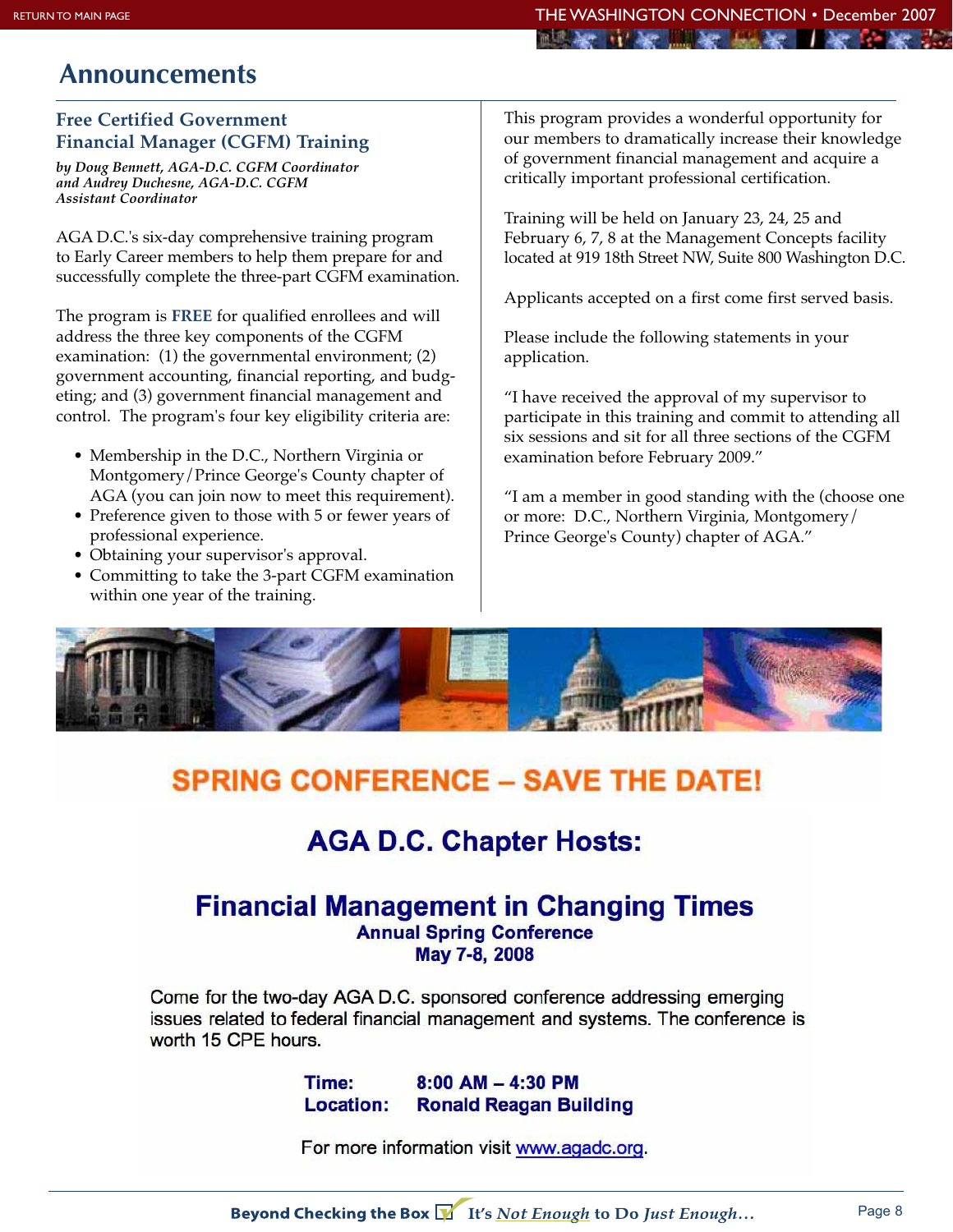## mill have and have intil have think have

## **Announcements**

## **AGA D.C.'s Mentor Program: Now Open to All!**

*by The Membership Team—LeAnn Corcoran and Marguerite Nealon, Membership Co-Directors, and Ruth Apelt, Assistant Membership Director*

Last spring the Membership Team of the AGA D.C. Chapter initiated a Mentor Program, pairing retirees with Early Career members, (chapter members with five or less years of government financial management experience.) Due to the enormous interest we received, we are broadening the program to include every member who would like a mentor, regardless of their career stage. We now have an even larger pool of mentors-five people with Federal government and private sector experience. Would you like a mentor…or to be a mentor? If so, read on.

#### **About the Program**

The Program serves to facilitate member's professional development and enhance government accountability skills. Mentees receive one-on-one coaching from one or more mentors. Experienced professionals and retirees contribute to the professional development of our members. Before selecting their mentor, mentees have the opportunity to meet the mentors and review their résumés. The Membership Team is the conduit for exchanging information and getting the relationship off and running. The program is voluntary and open only to Chapter members.

**THANK YOU** 

For Your Support

## **Program Benefits**

#### *For mentees, benefits of the program include opportunities to:*

- Enhance core financial management competencies
- Learn how others have advanced their careers in government accountability
- Seek advice or guidance for a specific work challenge
- Discover how greater involvement in the AGA D.C. Chapter can develop or strengthen one's management and leadership skills
- Develop further networking avenues

#### *For mentors, the benefits include opportunities to:*

- Give back to the profession by sharing knowledge and wisdom
- Have a meaningful impact on an individual's career development
- Build deeper relationships with other Chapter members

#### *Participation*

To sign up for the Mentor Program, please contact Marguerite Nealon wnealon01@aol.com or LeAnn Corcoran lcorcoran@savantage.net.

## **Now Accepting Hotel Reservations for PDC 2008**

It's time to look ahead to the 2008 PDC in Atlanta! Next year's conference will take place July 27 - 30 at the Marriott Atlanta Marquis. Everyone attending the conference will be housed in this hotel; AGA's room block is now open. Be sure to mention that you are attending the AGA PDC when making your reservation.

# **Deloitte.**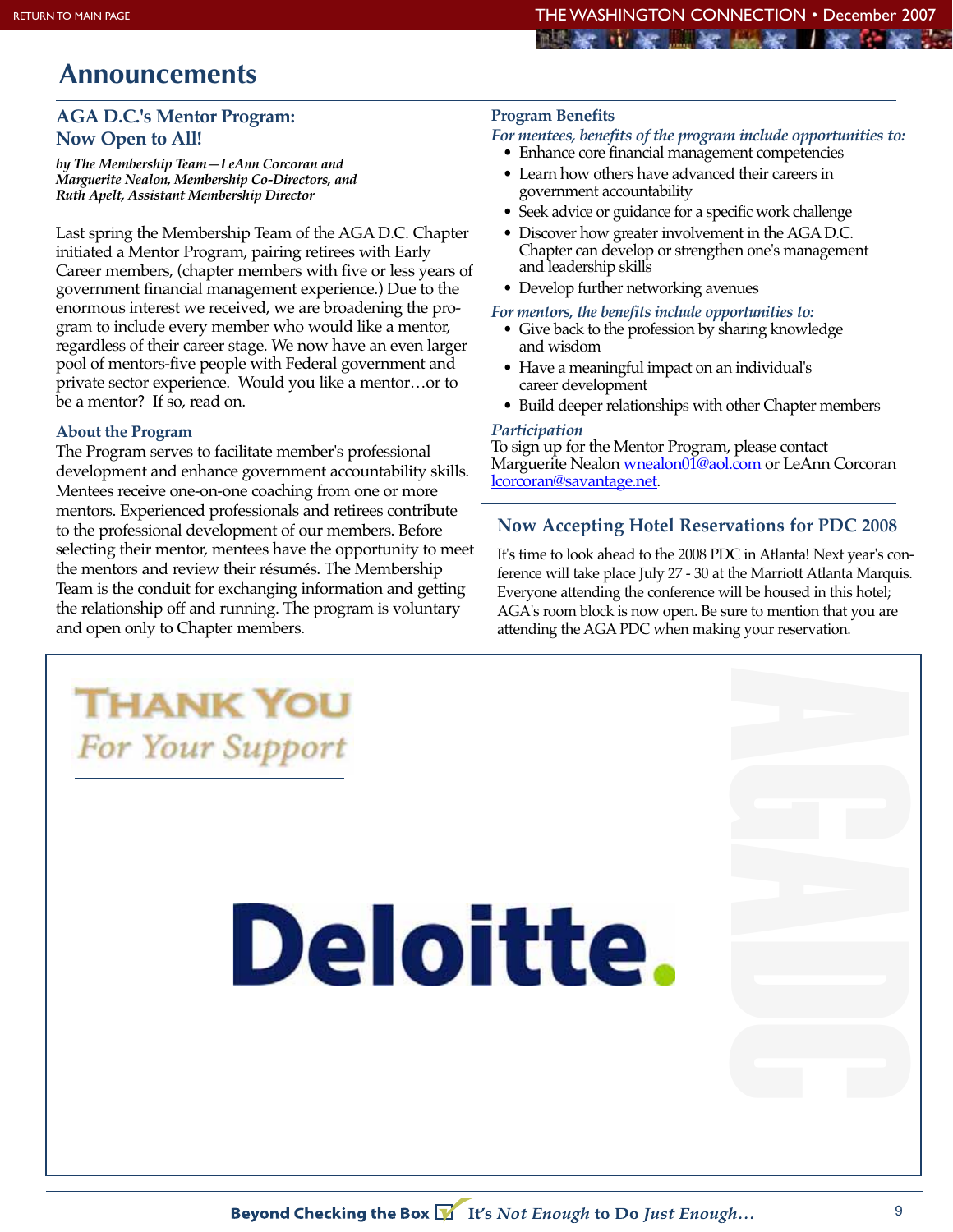



## **Access Restricted** *Introduction*

In the physical world, there are a lot of places where the average person is not allowed to go. In the world of federal accounting, there are restrictions on certain

types of activities. Typically, agencies have access to a limited number of Treasury Symbols (TAFS). However, in the U.S. Standard General Ledger (SGL) there are a handful of agencies with special accounts that were created by the Board for a very specific purpose and have very specific restrictions.

## *Cash Transactions*

There are two accounts with such specialized use they are not even on the SGL Transactions listing. Account 1921 Receivable from Appropriations, is presumably used as often as 1090 Fund Balance with Treasury under a Continuing Resolution-debit instead of cash when the appropriation entry is posted and then replaced with 1010 Fund Balance with Treasury when the warrant is posted. I guess only Treasury and OMB (whose approval is needed to post the account) know why these appropriations are not accompanied by a warrant.

On the other side is 4908 Authority Outlayed not yet Disbursed. In most places, the term Outlay is synonymous with Disbursed. However, the Bureau of Public Debt and perhaps some other agencies have situations where an outlay must be reported in a separate account. For this reason it is interesting that this account is treated like 4902 on the Statement of Budgetary Resources and in FACTS II Edit 12 reconciling outlays with the SF-224 Statement of Transactions. The only difference between 4908 and 4902 is that 4908 does not close to 4201 Total Actual Resources - collected at year end and therefore its balance must, at some point, be transferred to 4902 or a similar budgetary cash account. So presumably, 4908 is only booked at year end and then reversed in the new year.

## *Invested Funds*

Accounts 4126 through 4129, which represent Amounts Appropriated from Specific Invested TAFS - Receivable, Payable, Transferred In and Transferred Out-respectively, are an artifact of how Treasury manages cash. There

are occasions when the President's Budget shows an appropriation, but the funds are actually invested in another symbol and will be transferred as needed. The appropriated fund debits 4126 and credits available (entry A516) while the investment fund debits available and credits 4127 (A520). When the funds are transferred, the appropriation moves balances from account 4126 to 4128 (A524), and the investment fund moves from 4127 to 4129 (A526). All these accounts require OMB approval. The associated proprietary accounts are 1330 Receivable for Transfers of Currently Invested Balances and 2150 Payable for Transfers of Currently Invested Balances, but there is no information stating that OMB needs to approve their use, presumably because OMB is only interested in reconciling the budgetary trial balance with their reporting system and so ignores proprietary accounts.

## *Contract Authority*

The use of contract authority is pretty unusual, but even rarer is when reimbursable authority is substituted for contract authority. This situation uses account 4132 Substitution of Contract Authority until the reimbursement is earned (when the balance is transferred to 4135 Contract Authority Liquidated), and requires OMB approval.

## *Strange Transfers*

In addition to the numerous normal ways of transferring authority between symbols, there are unusual ones where OMB uses special SGL accounts. Generally transfers between unexpired funds. Since expiring or reversing the expiration of funds could be considered thwarting the will of Congress, the transfer of authority between expired and unexpired funds requires special approval. Congress reappropriates the funds by passing a new law extending the availability of the funds and this activity is reported in account 4150. However, if the fund availability time is extended by an SF-1151 transfer authorized in the original appropriation, we use the special account 4191 Balance Transfers - Extension of Availability other than Reappropriations. Similar transfers that do not use an SF-1151 use account 4199 Transfer of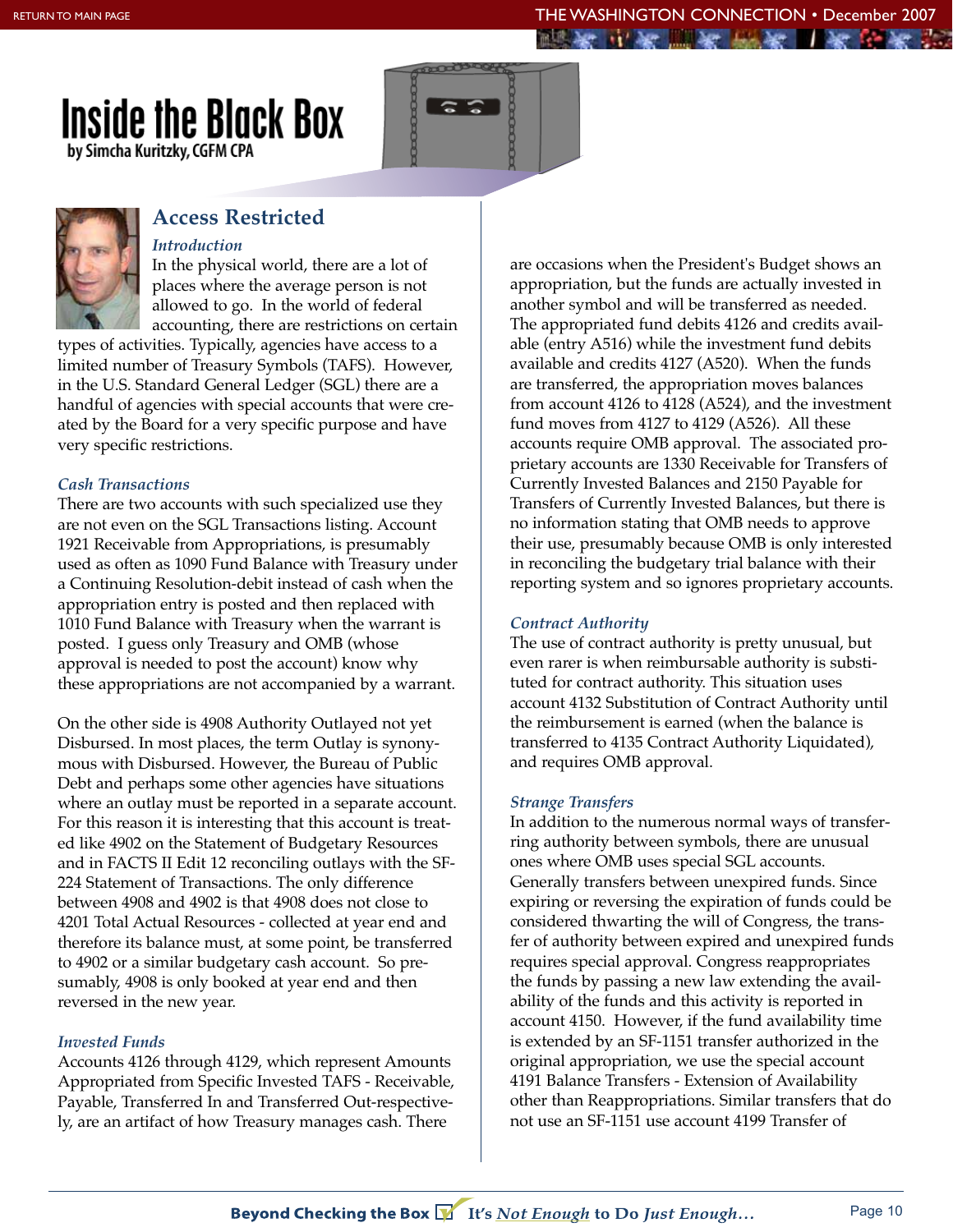#### (continued)

Expired Expenditure Transfers - Receivable. When funds are transferred from an unexpired fund to an expired one (presumably to make up for a deficiency in an old fund), we use account 4192 Balance Transfers - Unexpired to Expired. Note: accounts 4191, 4192, and 4199 all require OMB approval.

#### *Special and Trust Funds*

Account 4320 is only used for specific expenditure transfers between the Social Security Administration and the Department of Health and Human Services. Account 4399 is used to temporarily preclude trust or special fund refunds and recoveries from obligation. While both these account descriptions indicate they can only be used with OMB permission, only the transaction descriptions for 4320 indicate restricted account use.

#### *Conclusion*

Originally, the USSGL contained a set of standard accounts that agencies used as needed. However, it has evolved into a system which mixes entries common to all agencies with specialized entries and accounts used to isolate very specific activities.

Simcha Kuritzky *Simcha Kuritzky, CGFM CPA*

Comments and critiques, as well as specific questions or suggestions for future topics, are always welcome. Send them to Simcha.Kuritzky@CGIFederal.com, and not to the AGA.

This column is provided as part of a free exchange of ideas in federal accounting, and is not reviewed substantively before publication.

## **Get Certified!**

Once again, AGA created a great opportunity to become a Certified Government Financial Manager (CGFM) before the Sixth Annual National Leadership Conference (NLC) in Washington D.C.

#### Be a Certified Government Financial Manager before the National **Conference!**

Whether you've found it difficult to make time to complete the three exams or just need a review of the material, this is your chance! To help you reach your professional goals, AGA is offering a two-day CGFM Intensive Review Course on Monday, Feb. 18 - 19, with an opportunity to take the CGFM Examinations Feb. 20-21. The cost of the course is only \$249 for qualified participants and is worth 18 CPE hours. Special Bonus: The CGFM Examinations are offered at no cost to course attendees.

#### Only \$249 for a two-day class and examination, worth 18 CPE hours!

This course gives you additional preparation for the CGFM Examinations, and provides a perfect review opportunity if you previously attended Government Financial Management (GFM) training courses, studied the CGFM guide books on your own, or always wanted to be a CGFM but did not have the time to fill the requirements.

#### **Come for review or certification!**

Enrollment is limited and popular exam time slots are reserved quickly, so don't delay.

For more information or a registration form for this event, please visit the AGA website http://www.agacgfm.org/nlc\_2008/cgfm\_exam.htm or contact Crystal Vanison at 800.AGA.7211, ext. 316.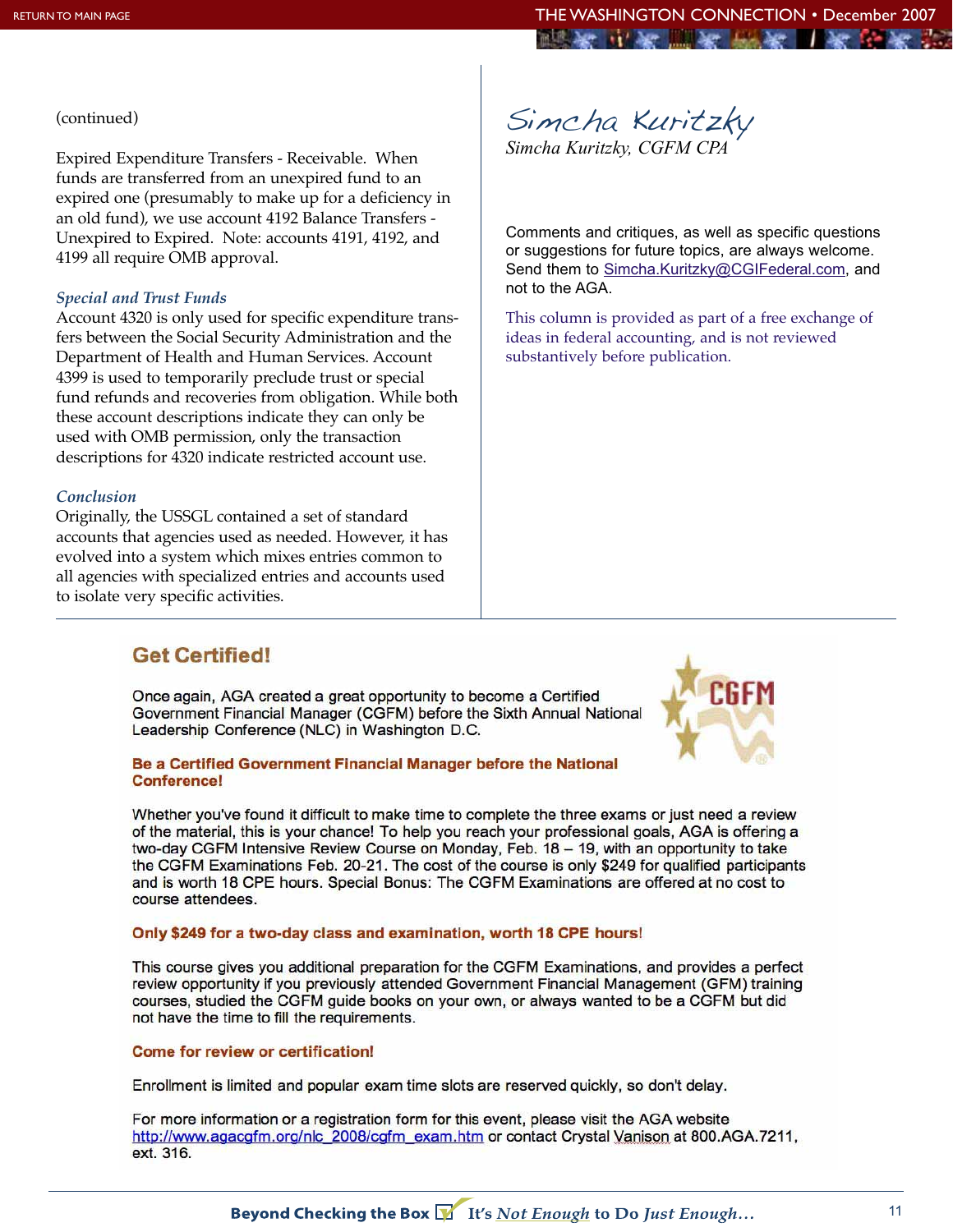**Awards**



## **It's time to start thinking about honoring the best and brightest!**

Below is a list of awards given at the AGA's National Professional Development Conference (PDC). For each of the awards listed below, AGADC can nominate one person as the official chapter nominee. Please be thinking about people you would like to nominate to be AGADC's official candidate. For more information on each of these awards, visit AGA's website: **www.agacgfm.org/memebership/awards**

> Robert W. King Memorial Award Einhorn-Gary Award Frank Greathouse Distinguished Leadership Award Achievement of the Year Award Educator Award Cornelius E. Tierney/Ernst & Young Research Award Chapter Education Award Chapter Service Award Community Service Award International Achievement Award (New) Chapter CGFM Award (New) Emerging Leader Award of Excellence (New)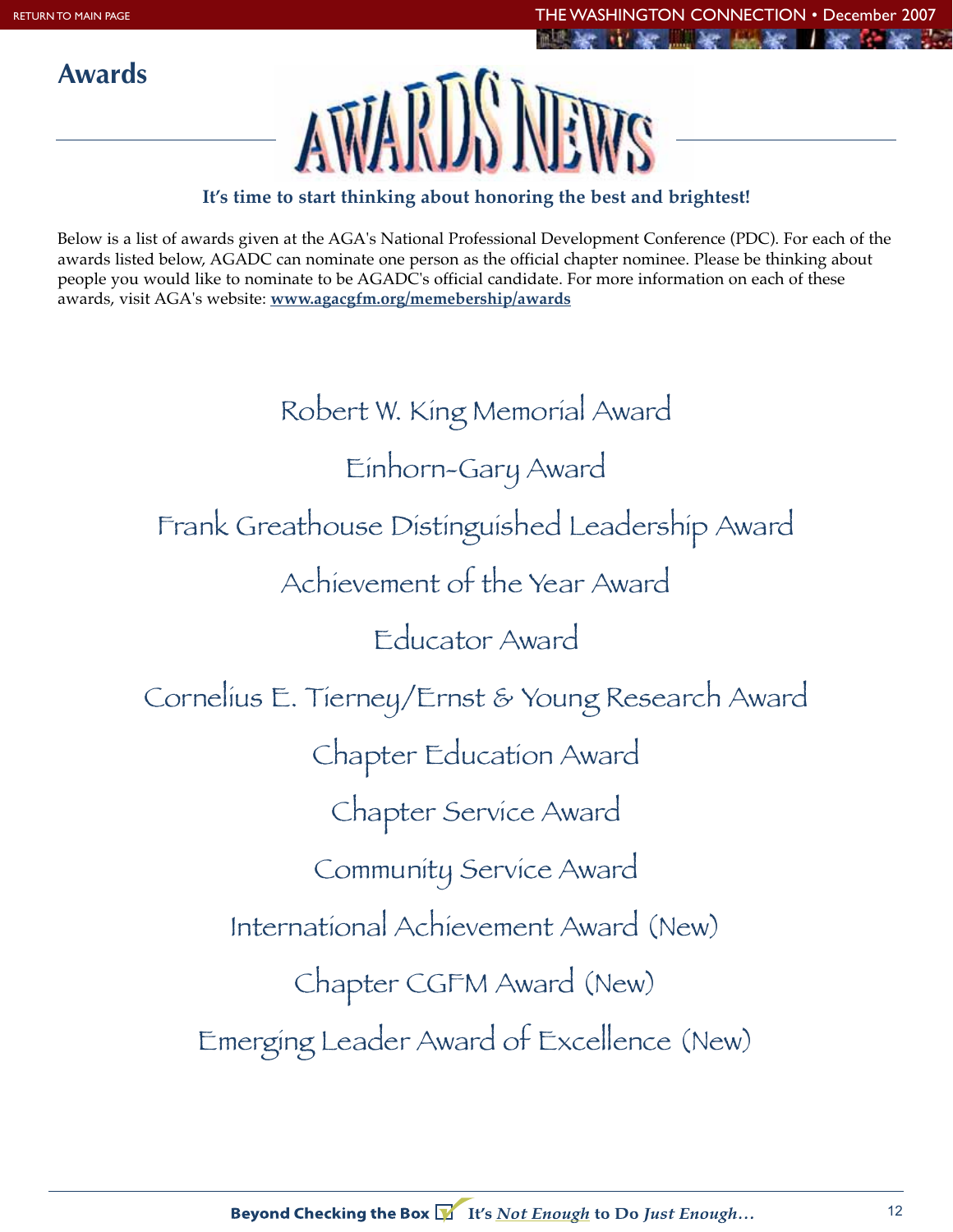# **Community Service**



Thanks again for your support for the U.S Marine Corps Toys for Tots Program. We collected \$235.00 and 109 toys. We are hoping our contribution will be matched by the AGA's National Office bringing our total to \$470.00.

The AGA DC Chapter will continue their support of the Make-A-Wish Foundation. The Make-A-Wish Foundation is a non-profit organization that fulfills the wishes of children facing life-threatening medical conditions. We are asking members and non-members to support the Make-A-Wish Foundation by depositing spare change in a fishbowl that will be at the January 16th luncheon community service table. We will be collecting cash and checks. Please make all checks payable to AGA DC Chapter. We will then deposit the checks and then generate a check from the AGA DC Chapter with all the donations received.

In February, The AGA DC Chapter is continuing our tradition of supporting the Volunteer Income Tax Assistance Program (VITA). The VITA Program offers free tax help to low- to moderate-income (\$37,000 and below) people who cannot prepare their own tax returns. Volunteers sponsored by various organizations receive training to help prepare basic tax returns in communities across the country. VITA sites are generally located at community and neighborhood centers, libraries, schools, shopping malls, and other convenient locations. Most locations also offer free electronic filing.

All VITA volunteer tax preparers need to be trained. The training process is very easy. Income tax training scheduled for Thursday, January 4 and Friday, January 5, 2008 from 10:00am -- 2:00pm at UPO, 301 Rhode Island Ave. NW, Washington, DC. Internal Revenue Service and UPO will facilitate training. IRS has provided materials for studying prior to income tax training. IRS booklets will be available for pick up tomorrow at UPO Shaw Community Service Center, 1726 7th Street, NW, between 1:00 -- 3:00 pm or Wednesday, December 26 between 10:00am -- 1:00pm.

Tax season will be here quickly so anyone interested in volunteering needs to contact us ASAP. Let's make this the best year for VITA ever. I encourage everyone to participate. As an accounting organization, this is an excellent opportunity to give back to the community.

Please contact Lloyd A. Farmer 703-294-4473, Tonya Allen Shaw 202-720-5026 or AnnMarie Walker 202 461-6499 for more details on this event or the Make-A-Wish Foundation collection.

To sign up for the Mentor Program, please contact Marguerite Nealon wnealon01@aol.com or LeAnn Corcoran *corcoran@savantage.net.*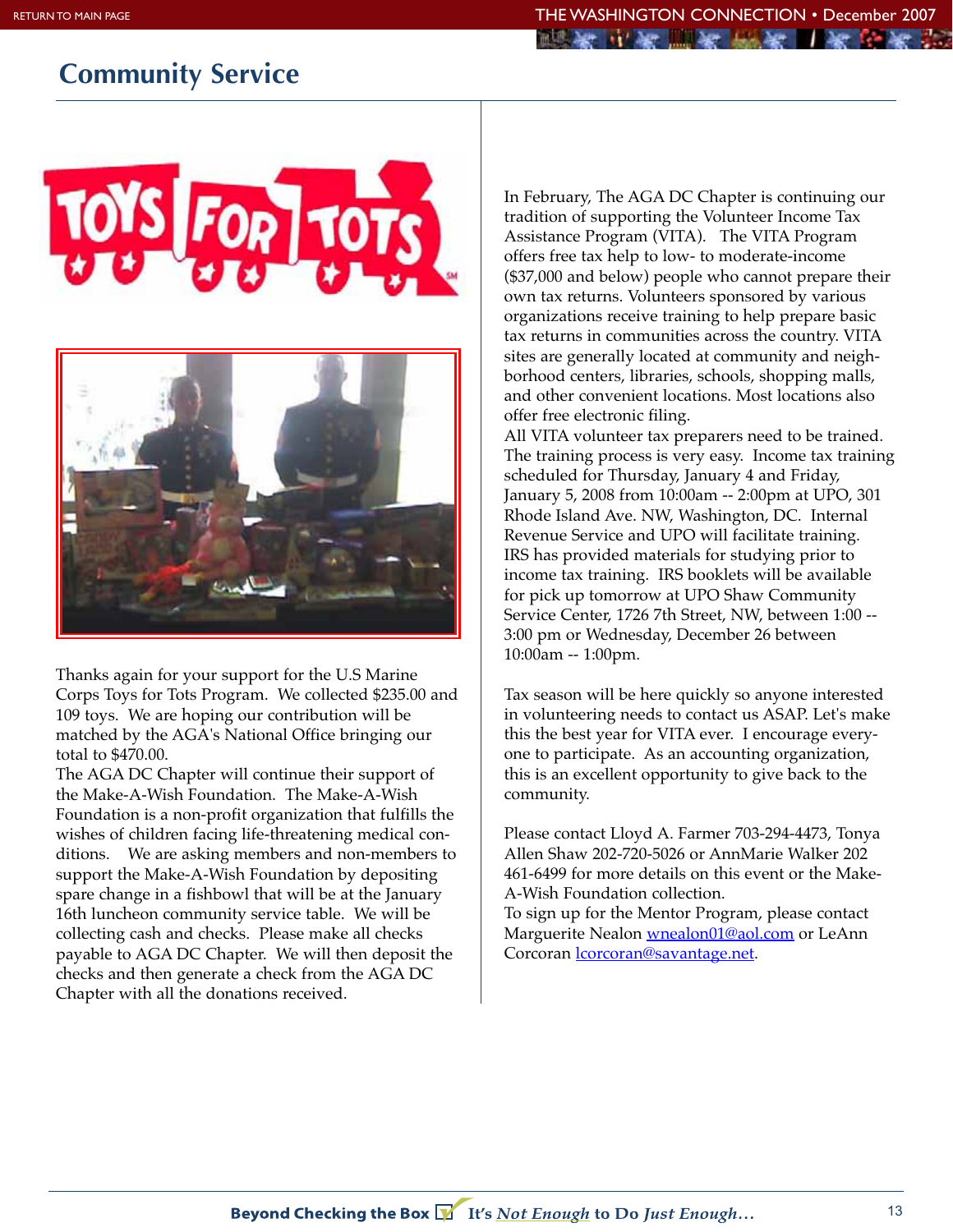# **Who is Ruth Apelt?**

*Name:* Ruth Apelt, CGFM



Ruth Apelt is National Sales Manager for the Public Sector Thomson Tax and Accounting, a unit of The Thomson Corporation, providing information, workflow, and training support to financial management professionals in the

public sector for over 19 years.

Prior to joining Thomson, Ruth worked in court administration with the Supreme Court of the United States and the U. S. Court of Appeals, Fourth Circuit. As a native North Carolinian, Ruth graduated from the University of North Carolina at Chapel Hill with a B.A. in Political Science.

*How long have you been a member of AGA?*  Approximately one year

## *How has AGA helped you with your career?*

At Thomson Tax and Accounting I support accountants, auditors, tax and other financial management professionals across the industry. AGA gives me tremendous appreciation for the complexity of government business related to my own work.. Through AGA's excellent assortment of networking and educational opportunities, I have a better understanding of the responsibilities and challenges faced by federal financial management professionals. My relationship with AGA D.C. helped me develop a strong appreciation for the important role we play, supporting the achievement of government transparency while preventing fraud, waste, and abuse of tax dollars.

## *What advice do you have for someone thinking about joining AGA?*

By all means, go for it! It is immensely rewarding, both personally and professionally, and is well worth the investment of money and time. Also, get involved! I am especially grateful to Marguerite Nealon and LeAnn Corcoran for encouraging my involvement.

#### *What is the best thing about working in government service?*

I love being exposed to a variety of interesting, dynamic, and accomplished people carrying out multi-

#### faceted missions impacting all Americans. *What has been the biggest obstacle in getting where you are today?*

have a set have the have had have

A few years back, I was lured into the frenzy of the ".com" world, taking me briefly away from my core competency of working with the public sector market. From this time I learned a valuable lesson: find what you love to do and stick with it! With this experience, I developed a renewed appreciation for maintaining a focused career path and supporting our government.

*What is your favorite hobby or outside activity?* Traveling, tennis, and biking.

#### *What is your favorite flavor of ice cream?* Vanilla, with an enormous amount of decadent

chocolate fudge sauce

## *Anything else you would like to highlight?*

I commend AGA D.C. for their noble charity work and I share this passion for giving back to the community. Outside of work and work related activities, I have the privilege of serving as a volunteer Board member for The Campagna Center, a Alexandria nonprofit that provides educational and developmental programs for children and families. In recognition of this work, I was just named one of Thomson's Community Champions for 2007 and will receive a \$10,000 donation from Thomson for The Campagna Learning Center, a tutoring program that promotes academic achievement for elementary grade students who are at risk of school failure.

Ruth Apelt

**Ruth Apelt, CGFM**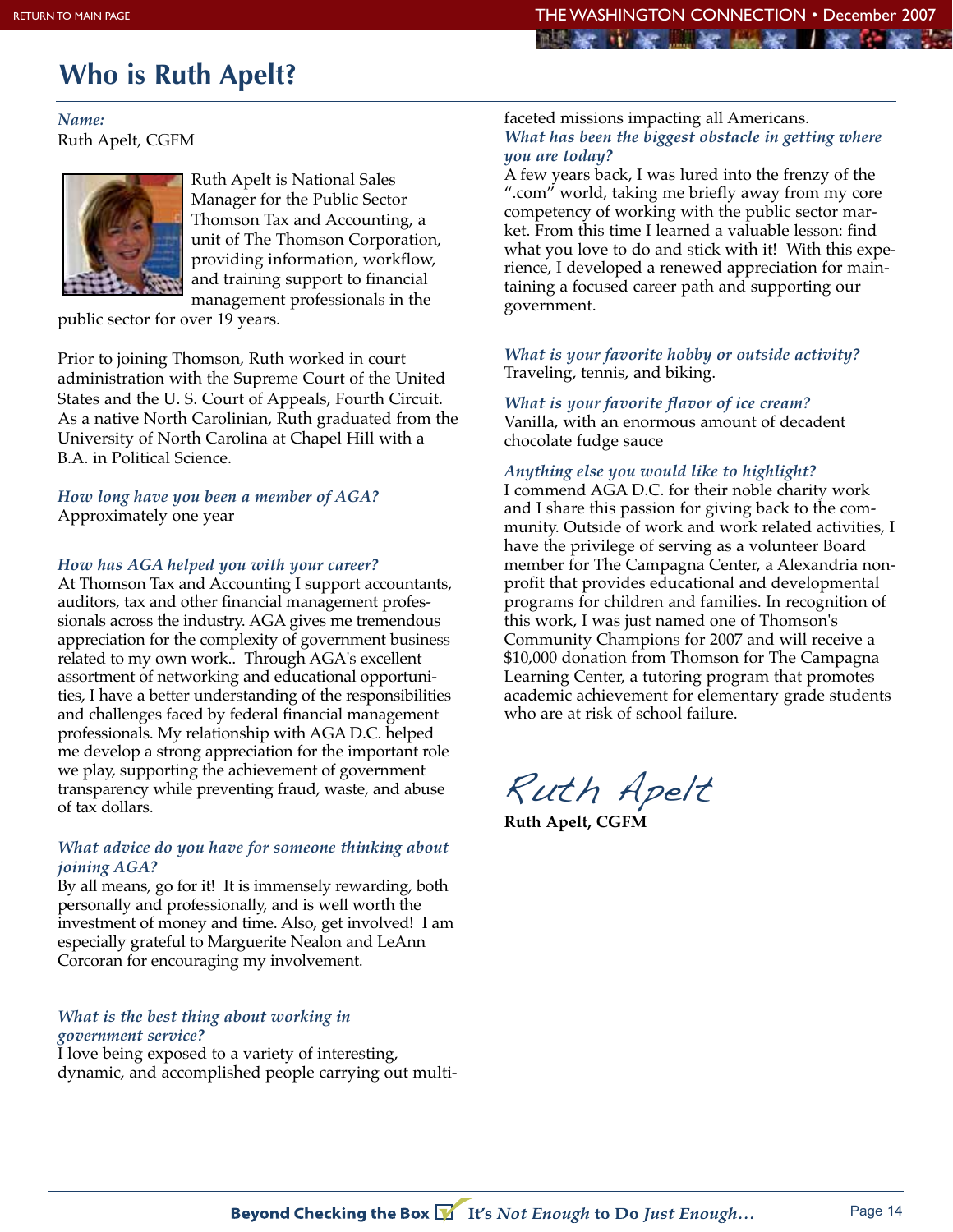# **Community Service**



#### 00:41

According to their website, **www.wish.org/** , the Make-A-Wish foundation grants a wish every 41 seconds. In January, 2008 the AGA D.C. Chapter will help sustain this average with member donations to the Make-A-Wish Foundation.

The Make-A-Wish Foundation is a non-profit organization that fulfills the wishes of children facing life-threatening medical conditions. Some examples of wishes that children have requested and received are reflected on this "I wish to have" list. The list helps put childrens' needs into perspective for their sponsors.

We are asking members and non-members to support the Make-A-Wish Foundation by depositing spare change in a fishbowl that will be at the January 16th luncheon community service table-every cent helps. At that time we will also be collecting cash and checks if you wish to donate to a terminal child's wish. Please make all checks payable to the AGA D.C. Chapter. We will then deposit the checks and generate a single check from the AGA DC Chapter as a gift for the Make-A-Wish Foundation.

Please contact Lloyd A. Farmer 703-294-4473, Tonya Allen Shaw 202-720-5026, or AnnMarie Walker 202 461-6499 for more details on the Make-A-Wish Foundation collection.

# *I Wish to have:*

- a puppy
- a fort in my backyard
- a computer
- a horse
- my own prom
- a custom-made drum kit
- my bedroom remodeled
- a shopping spree at my favorite stores
- a grand piano
- a home theatre with a popcorn machine
- my own music CD



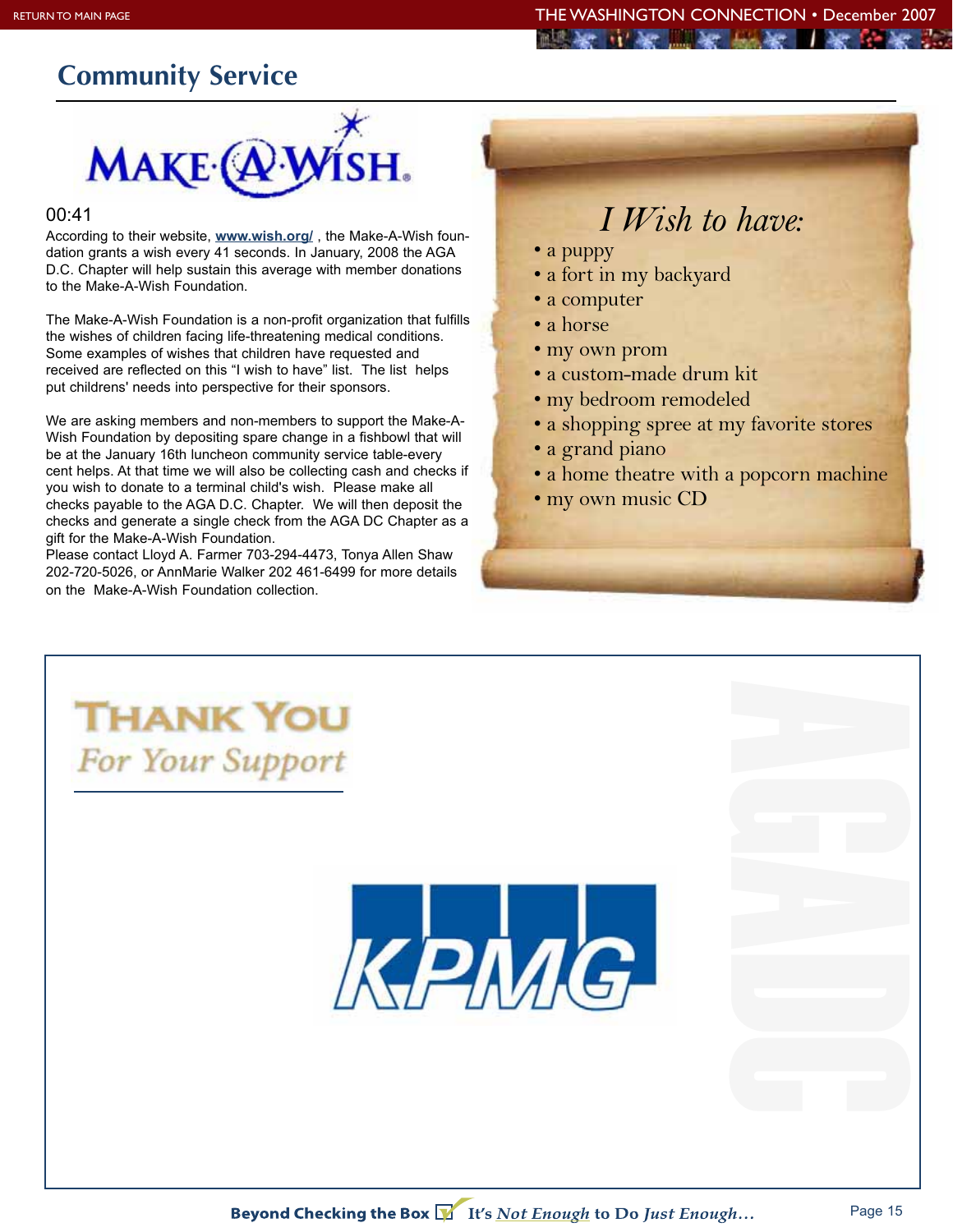



# **Want to Make a Difference?**

*Consider a Career in Government Financial Management*

Are you, or someone from your chapter planning to attend a career fair, or an event for college students? AGA now has an eye-catching brochure that offers information about government financial management careers and answers questions for aspiring government financial managers regarding the qualifications and skills needed to get started. It also includes a bookmark for students that directs them to the Tomorrow's Professionals website for more information. To order free copies of the brochure, please submit the collateral order form found in the Members Only section or contact Jessica Jones.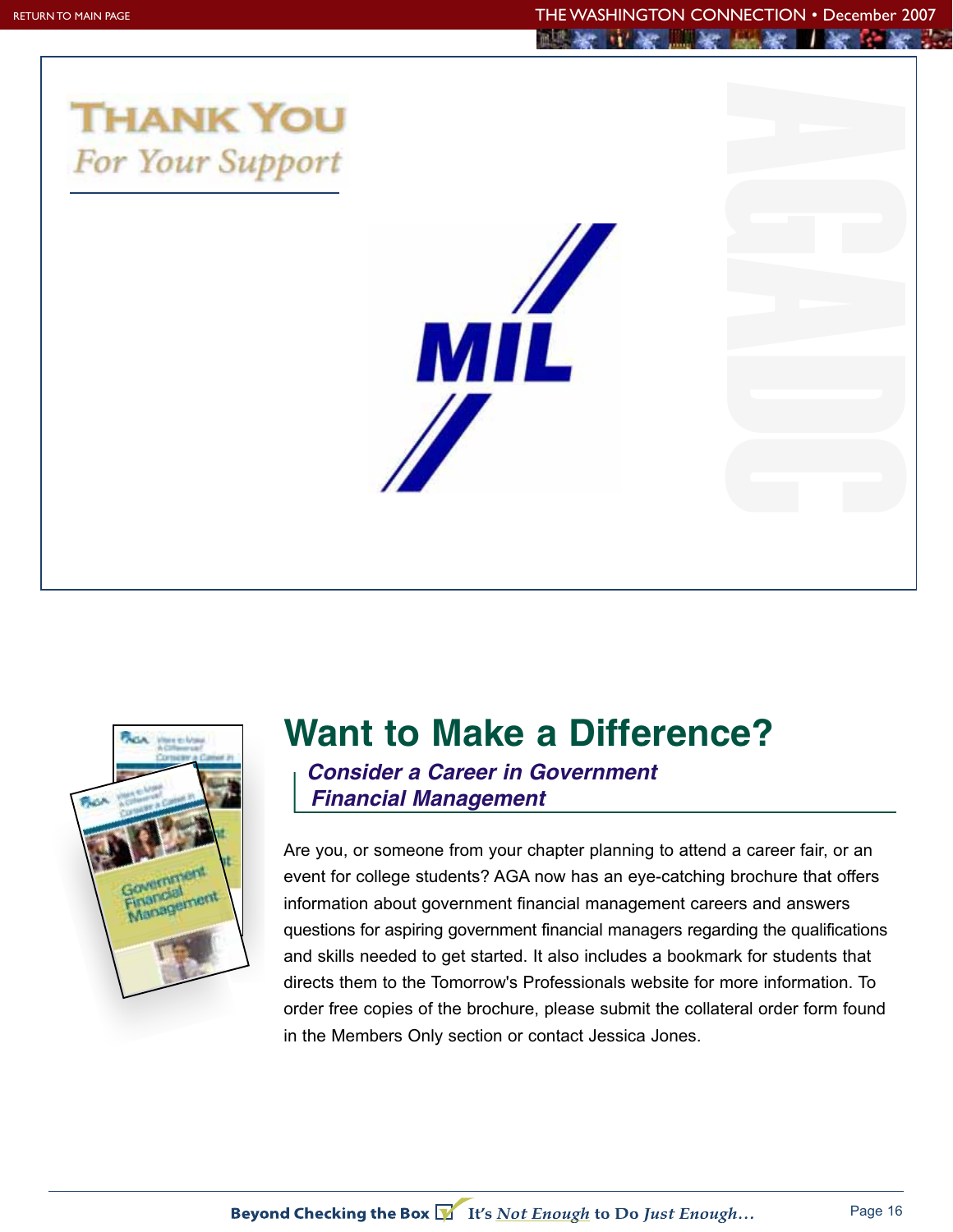

# PRICEWATERHOUSE COPERS **RE**

# **THANK YOU** For Your Support

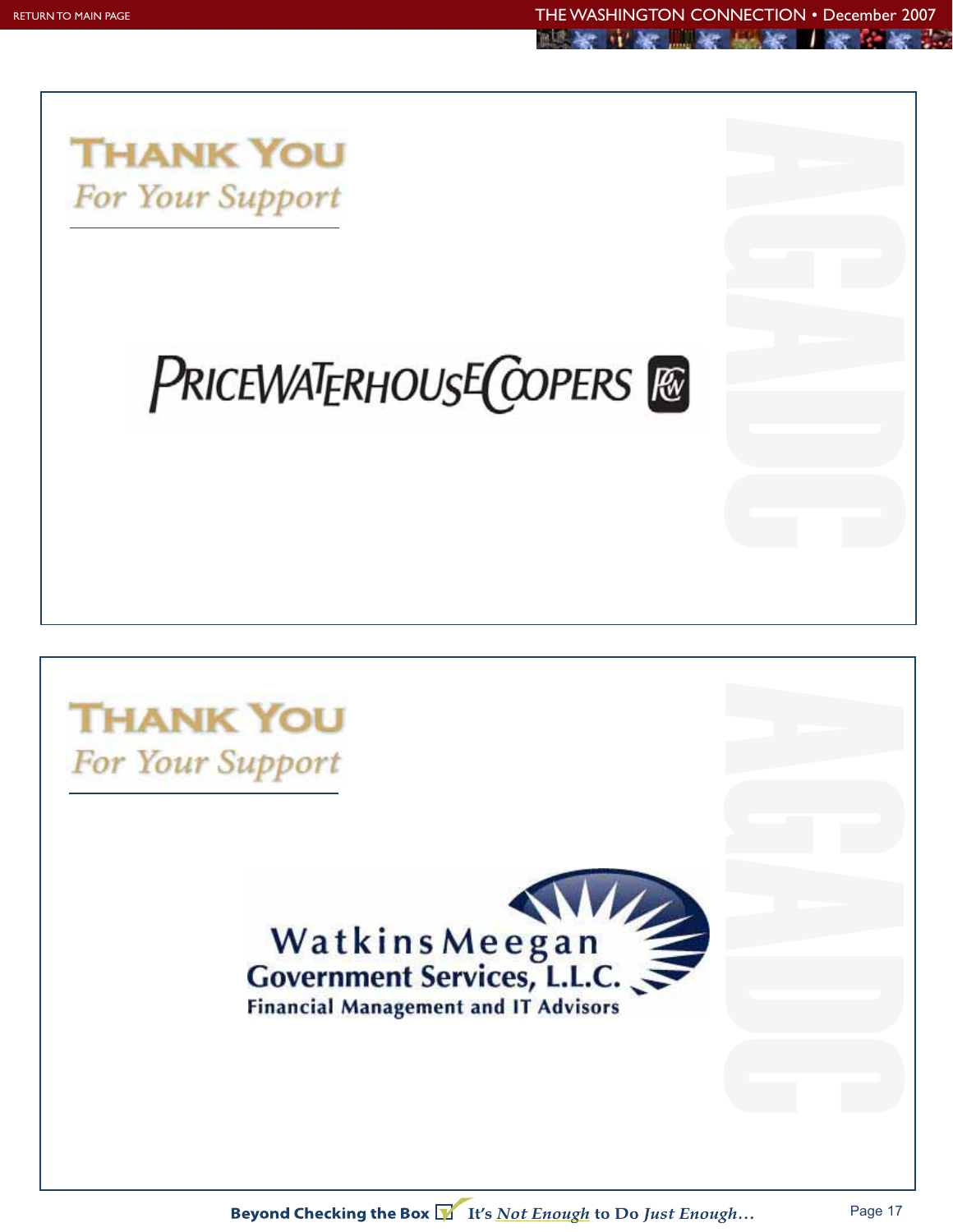医家三肉胆布尿者 一所印有的

# **Calendar of Events — 2007/2008 Program Year**

| <b>Month</b>     | Luncheons*                                                                                                                                                | <b>Community</b><br><b>Service</b>                                                                                                        | <b>Member</b><br><b>Service</b>                                                                                 | <b>Education</b>                                                                                                     | <b>Early</b><br><b>Careers</b>                                                                                                                                           | <b>Membership</b>                                                                                                                                | <b>CEC</b><br><b>Meetings</b> |
|------------------|-----------------------------------------------------------------------------------------------------------------------------------------------------------|-------------------------------------------------------------------------------------------------------------------------------------------|-----------------------------------------------------------------------------------------------------------------|----------------------------------------------------------------------------------------------------------------------|--------------------------------------------------------------------------------------------------------------------------------------------------------------------------|--------------------------------------------------------------------------------------------------------------------------------------------------|-------------------------------|
| <b>September</b> | Zola Lunch - 9/19<br>Danny Werfel<br>Deputy Controller,<br><b>OMB</b><br>Topic:"Smarter<br>Accountability"                                                | <b>Baby Food</b><br>Challenge                                                                                                             | Zaytina on 9/5 4pm -<br>6pm for Happy Hour                                                                      | Audio Conference<br>(AC) - 9/20 - Making<br>the Transition to<br>Management: What it<br>takes to succeed             |                                                                                                                                                                          |                                                                                                                                                  | $9/4/07 -$ noon               |
| <b>October</b>   | Zola Lunch - 10/17<br>TBD - Sally Ann<br>Harper<br>Topic: "Transforming<br>the Enterprise at GAO"                                                         | Walk to D'feet ALS<br><b>ALS Association</b>                                                                                              | Mount Vernon - 10/5<br>6pm - 9pm or with<br>NOVAGA on Oct 7<br>from 6-9 pm<br>Old Europe - 10/25<br>Oktoberfest |                                                                                                                      | 10/17<br><b>Details TBD</b>                                                                                                                                              | Membership<br>Luncheon - Jerry<br>Murphy, Former<br>Treasury Fiscal<br>Asst. Secretary;<br>10/25/07, Noon<br>until 1:00 p.m;<br>Veterans Affairs | 10/2/07 - noon                |
| <b>November</b>  |                                                                                                                                                           |                                                                                                                                           | Opera Night at<br>Cafe Mozart<br>11/28 6:30pm                                                                   |                                                                                                                      |                                                                                                                                                                          |                                                                                                                                                  | 11/6/07 - noon                |
| <b>December</b>  | Zola Lunch - 12/5<br>William Campbell,<br><b>CFO</b> Amtrak<br>"The Transition from<br><b>Public to Private</b><br><b>Sector Financial</b><br>Management" | Collect toys for<br>needy children at<br>monthly luncheon -<br><b>U.S. Marine Corps</b><br><b>Reserve Toys for</b><br><b>Tots Program</b> | Holiday Party Date,<br>Time, and Location<br><b>TBD</b>                                                         | <b>AC - 12/12 - Anatomy</b><br>of Fraud: Case<br>Examples of Greed,<br>Collusion, and<br><b>Override of Controls</b> | <b>FSIO/CGAC &amp;</b><br><b>BTA/SFIS Update -</b><br>Dec 5; NoVA Chapter's<br><b>Holiday Social</b><br>immediately following**<br>http://agadc.org/<br>novatraining.php |                                                                                                                                                  | 12/4/07 - noon                |
| <b>January</b>   | Zola Lunch Jan 23<br>Ken Carfine, Fiscal<br><b>Assistant Secretary,</b><br>Treasury                                                                       | <b>Collect spare</b><br>change at monthly<br>luncheon -<br>Make-A-Wish<br>Foundation                                                      | <b>AGA Dinner</b><br>Date, Time, and<br><b>Location TBD</b>                                                     |                                                                                                                      | 1/30<br><b>Details TBD</b>                                                                                                                                               |                                                                                                                                                  | $1/8/08 -$ noon               |
| <b>February</b>  | Zola Lunch Feb 20<br>Steve Isakowitz, CFO,<br><b>US Dept of Energy</b>                                                                                    | <b>Volunteer Income</b><br><b>Tax Assistance</b><br>(VITA)                                                                                | <b>Capitals Game</b><br>(Partner with NOVA)<br>2/6/08                                                           | AC - 2/6 - Internal<br>Controls<br>National Leadership<br>Conference - February<br>21-22; Washington DC;<br>14 CPEs  |                                                                                                                                                                          |                                                                                                                                                  | $2/5/08 -$ noon               |
| <b>March</b>     | Zola Lunch March 26<br><b>Speaker TBD</b>                                                                                                                 | <b>Dress for Success</b><br><b>Suit Drive</b>                                                                                             | Museum Tour Date.<br>Time, and Location<br><b>TBD</b>                                                           |                                                                                                                      |                                                                                                                                                                          |                                                                                                                                                  | $3/4/08 -$ noon               |
| <b>April</b>     | Zola Lunch Apr 16<br>Speaker TBD                                                                                                                          | Habitat for<br>Humanity                                                                                                                   | Virginia Wine Tour -<br>4/19 (Partner with<br>NOVA)                                                             |                                                                                                                      | 4/23<br><b>Details TBD</b>                                                                                                                                               |                                                                                                                                                  | $4/1/08 -$ noon               |
| <b>May</b>       |                                                                                                                                                           | <b>Eyeglass Collection</b><br>for Lions Club &<br><b>Cell Phone</b><br>collection Verizon<br><b>Wireless</b>                              | Tidal Basin - 5/18<br>Paddle Boats on<br>the Tidal Basin<br>and Picnic                                          | <b>Spring Conference</b><br>May 7 and 8, 2008 -<br>Ronald Reagan<br><b>Building</b>                                  |                                                                                                                                                                          |                                                                                                                                                  | $5/6/08 -$ noon               |
| June             |                                                                                                                                                           | So Others<br><b>Might Eat</b>                                                                                                             | <b>Nationals Game</b><br>Date, Time, and<br><b>Location TBD</b>                                                 |                                                                                                                      |                                                                                                                                                                          |                                                                                                                                                  | $6/3/08 -$ noon               |
| July             |                                                                                                                                                           | Boy's and Girl's<br>Club (Baseball<br>Outing)                                                                                             |                                                                                                                 |                                                                                                                      |                                                                                                                                                                          |                                                                                                                                                  | $7/1/08 -$ noon               |